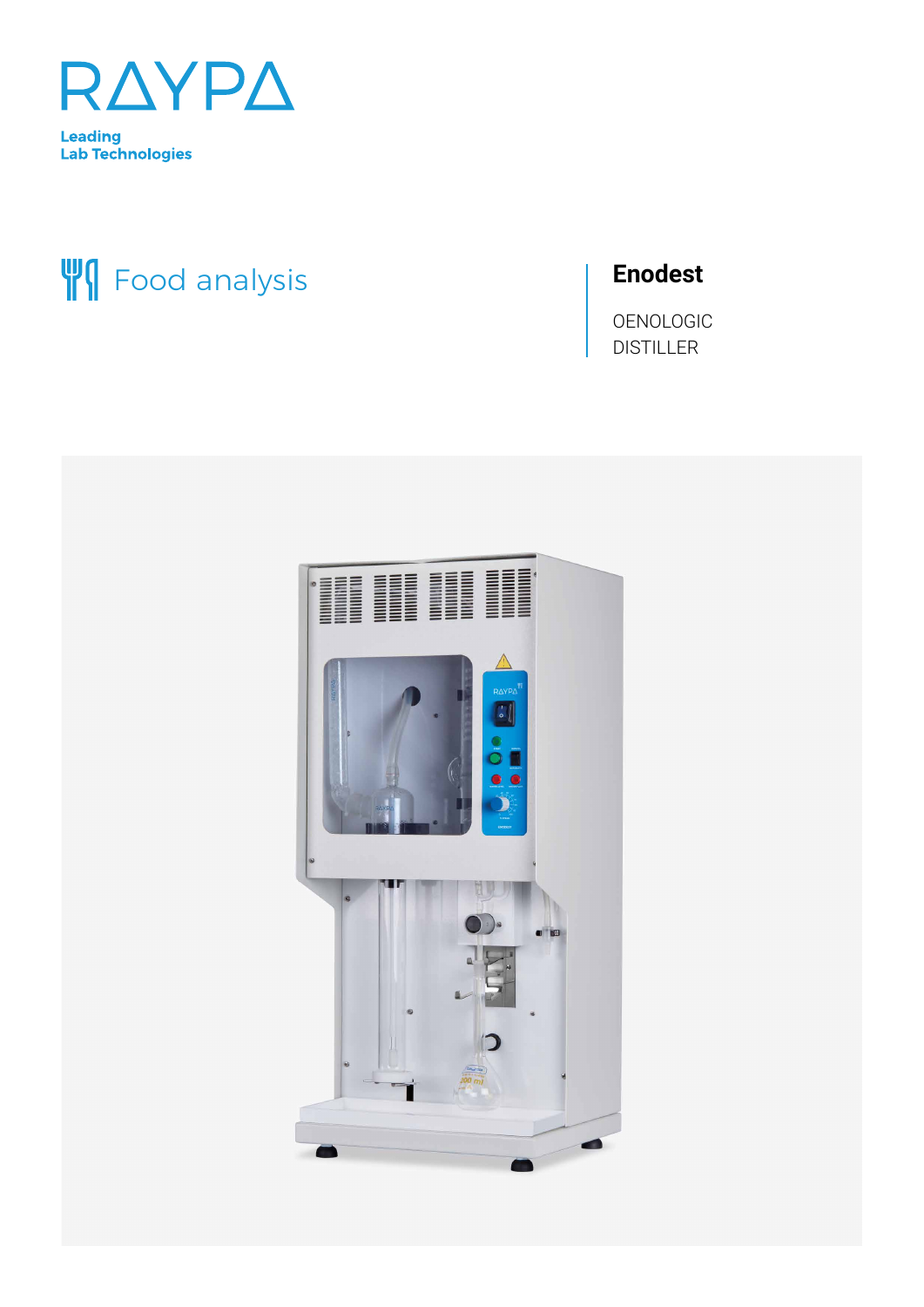# **Enodest**

**Enodest** oenologic distiller with steam regulator determines the volumetric alcoholic degree in wines, musts, beers, liqueurs of all types and high alcoholic beverages according to the OIV regulations. Aditionally it can also determine the volatile acidity and sorbic acid in wines.

### **INTENDED USE**

- **WINE AND CHAMPAGNE CELLARS**
- **LIQUOR FACTORIES**
- **BREWERIES**
- **ETHANOL PRODUCTION**



## **MAIN FEATURES**

#### **Programmable steam generation**

Steam generation control through a manual regulator, in order to be able to manage alcohol distillations for different graduations, even above 40º. Prevents the formation of foam during slow boiling for better results.

#### **Visual signal**

This equipment is provided with two illuminated signs that indicate the lack of distilled water for steam generation and the lack of water from network for refrigeration.

#### **Distillation by steam dragging**

The sample is heated by distilled water steam, performing the distillation following the OIV regulations, CEE 2676/90 and CE 2870/2000 and thus ensuring reliable results.

#### **Process supervision**

The distillation process takes place in a glass tube without being covered, so that the customer can see the process at all times and supervise the proper performance of the equipment and therefore obtain correct results.

#### **Obtaining a distillate at low temperature**

The temperature of the sample passes from approximately 100 °C (in which the boiling is obtained) to 22 °C, temperature at which the distillate is collected.

#### **Safety First**

The equipment has a security system. During distillation, if the system detects lack of tap water automatically stops. Thus, rising to high pressures that could be dangerous for the user and create malfunction of the equipment is avoided.

#### **Automatic stop at the end of the distillation**

The **Enodest** has a sensor, which enables to stop the distillation once all the alcohol has been evaporated and condensed.

#### **Collection of different distillate volumes**

**Enodest** has an adapter for collection vials of different volumes. This adaptation makes it possible to comply with various international regulations.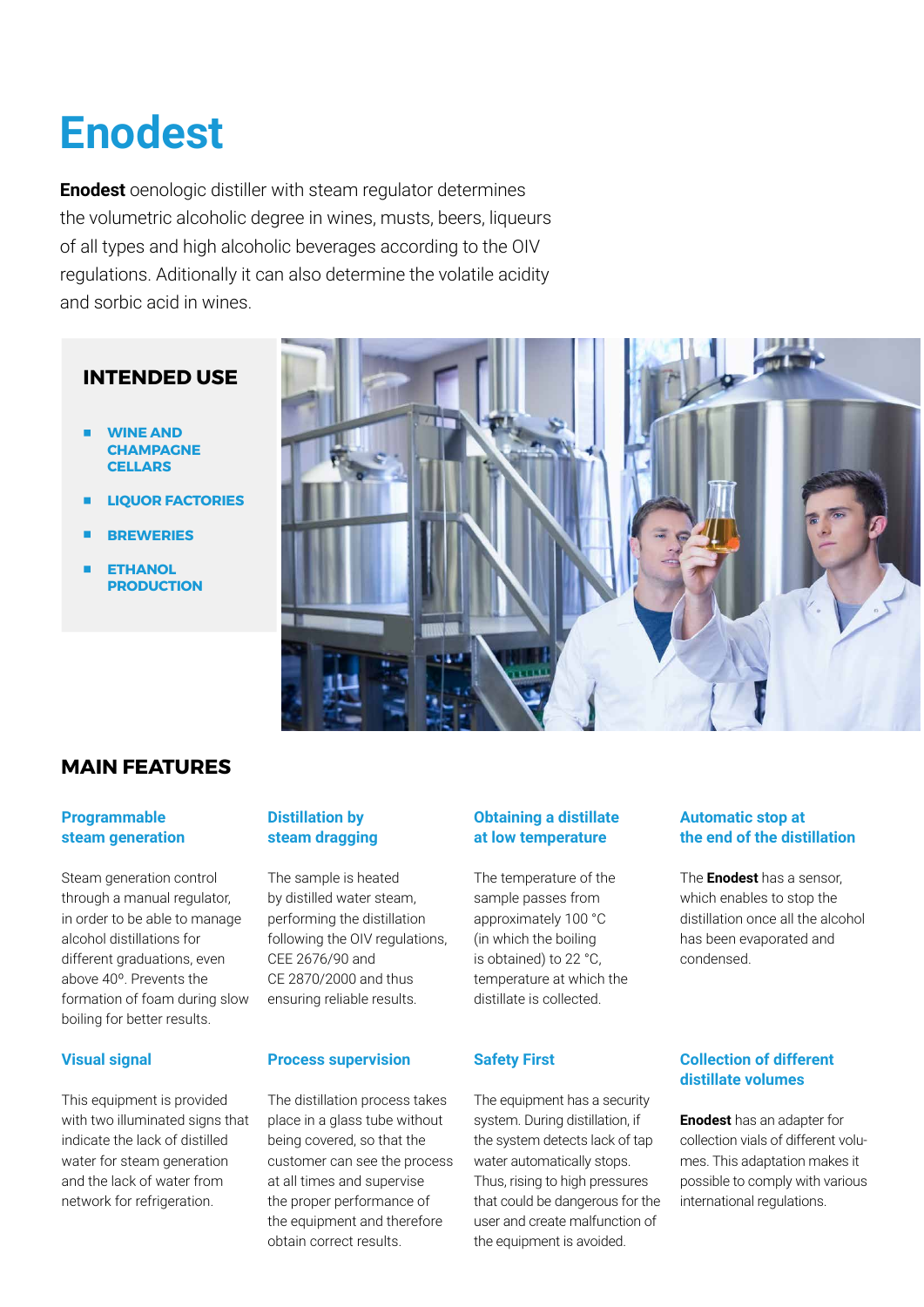**DETERMINES THE ALCOHOLIC DEGREE**

**ANALYZES THE VOLATILE ACIDITY**

### **ANALYZES SORBIC ACID**



# **BENEFITS**

**CO** 

**Determination: volumetric alcoholic degree, volatile acidity and sorbic acid**



**Steam regulation incorporated**



**Automatic stop of cooling water at the end of distillation**



**Easy operation of the equipment**



**Adaptable: manual or automatic distillation and different volumes of distillate**



**Push button for distillate manual addition**



**Optical display for min level and steam generator alarm** 



**Excellent safety measures for users**